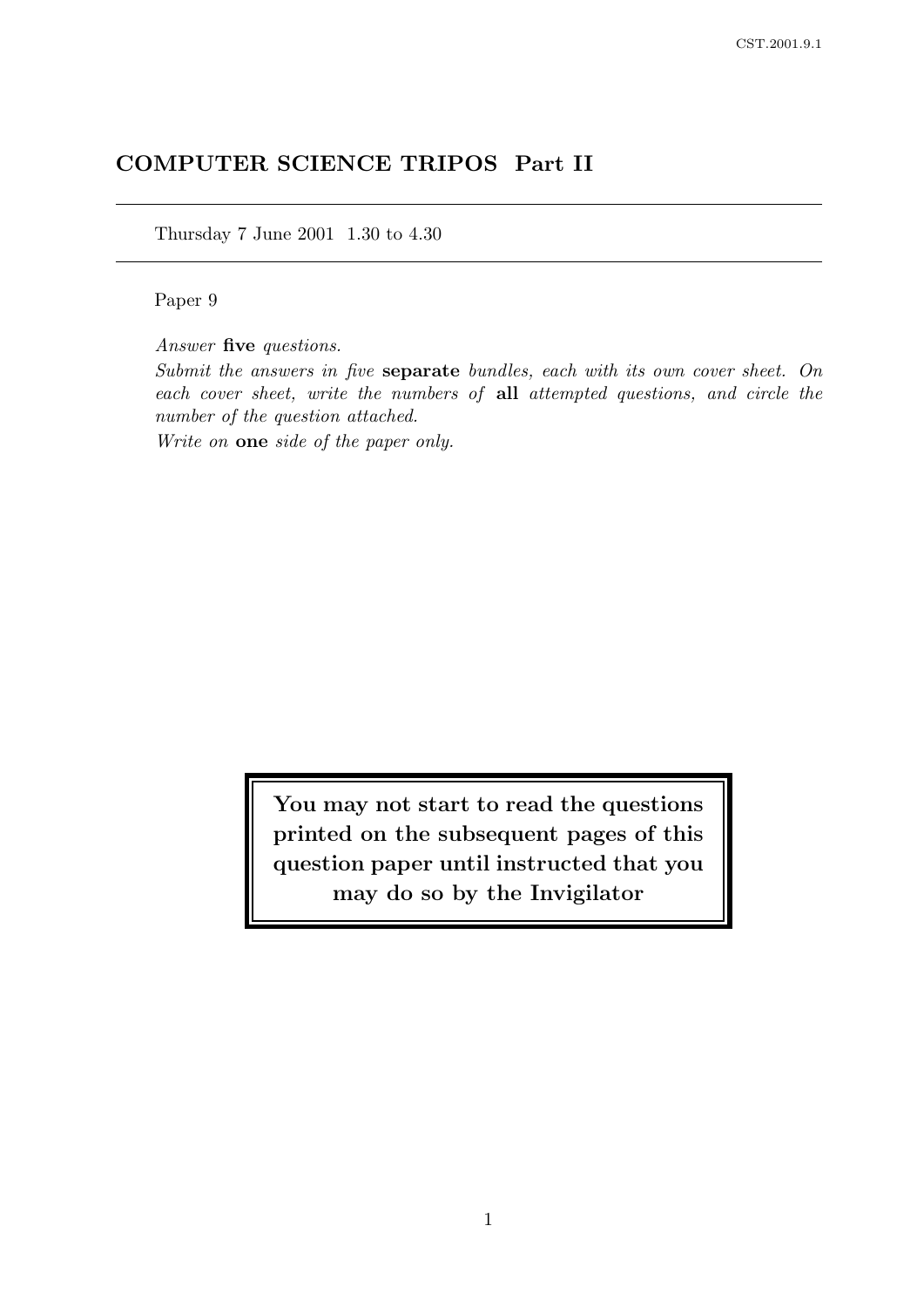## 1 Distributed Systems

- (a) Explain the problem of clock drift in distributed systems. [2 marks]
- (b) What sources of conventional earth time might be used by computer systems? How would you estimate bounds on the accuracy of time received from such a source? [4 marks]
- (c) What constraint does distributed inter-process communication (IPC) impose on the clock values of the communicating parties? [1 mark]
- (d) Outline one clock synchronisation protocol that satisfies this constraint. [4 marks]
- (e) For each of the cases of IPC illustrated below, give the vector clock values that message receiving and delivery modules could maintain for each process.



(f) Define "causal order" of message delivery. In which, if any, of  $(i)$  to  $(iv)$  above is causal order violated at the message receiving module? [3 marks]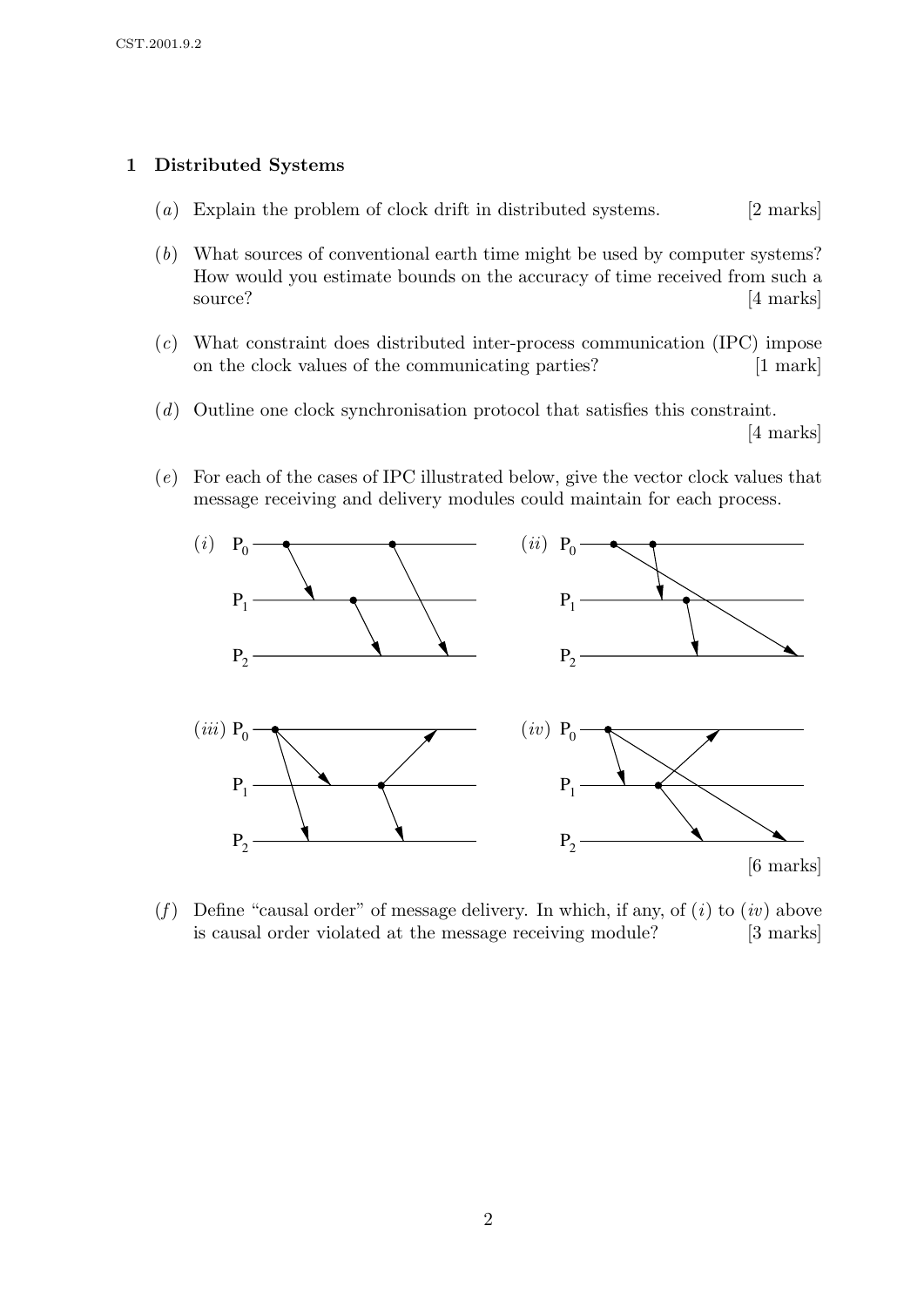### 2 VLSI Design

- (a) Give transistor level designs for 2-input NAND gates using static and dynamic CMOS, explaining how the latter is controlled by a clock. [8 marks]
- (b) Comment on the relative merits of static and dynamic logic for evaluating more complicated combinatorial functions, including transistor count, wiring complexity, speed and implications for cascaded logic. [4 marks]
- $(c)$  Consider the following circuit for a dynamic latch:



Specify the input and output signals, and explain its operation carefully. [8 marks]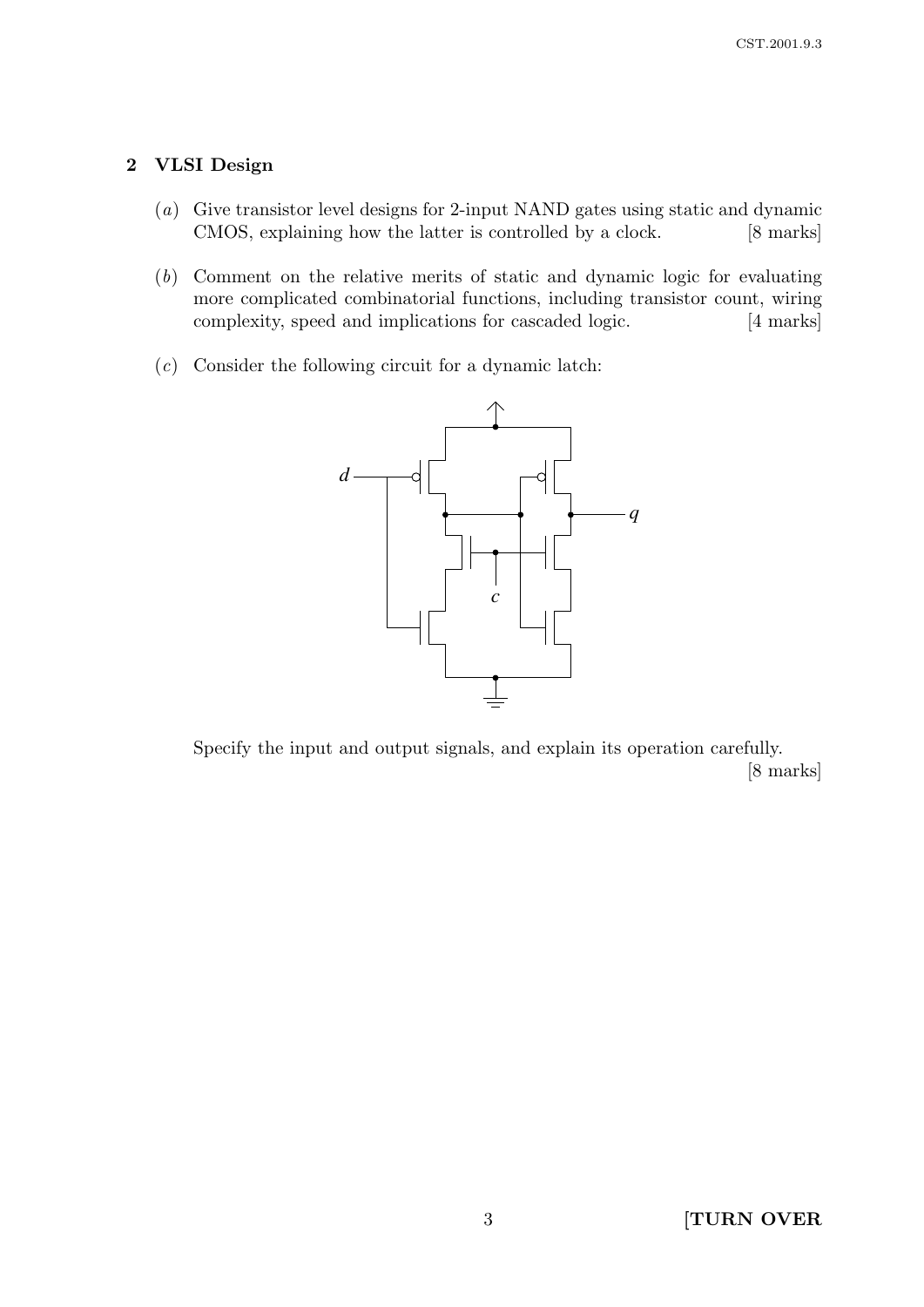# 3 Digital Communication II

Write notes about four of the following types of Access Network. You should discuss any special challenges posed by each transmission medium, describe the current technology, and comment on any commercial factors pertinent to its deployment.

- (a) Analogue telephone modems.
- (b) Cable modems.
- (c) Digital Subscriber Line (xDSL).
- (d) Fixed wireless.
- (e) Optical fibre to the home.
- $(f)$  Satellite.

[5 marks each]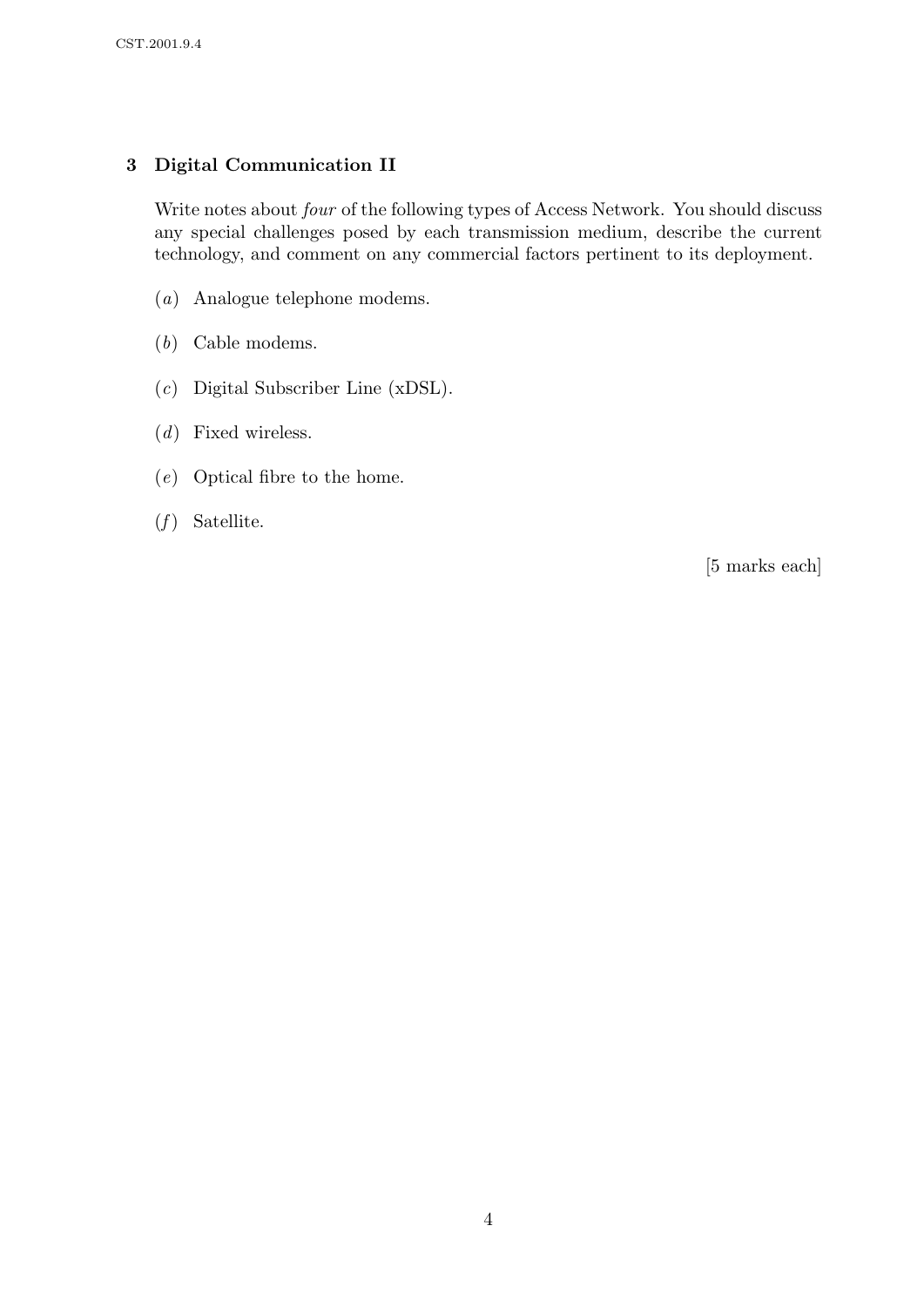### 4 Advanced Graphics and HCI

- (a) Which usability evaluation techniques are most appropriate to the following situations? For each, say why this is so.
	- (i) An expert user performing a familiar task.
	- $(ii)$  An expert user designing a novel solution.
	- $(iii)$  A new user using a system for the first time.

[6 marks]

- (b) Sketch three screens of a prototype for an online newspaper that can be customised to users' interests.
	- $(i)$  How could a development team test the usability of this prototype cheaply and quickly? Describe some basic procedures that could be applied during testing.
	- (ii) Contrast the benefits of doing a Cognitive Walkthrough evaluation to those of the procedure you have just described, in the context of this system.
	- (iii) Give an example of one stage of the Cognitive Walkthrough process, as it would apply to one of the screens you have sketched.

[14 marks]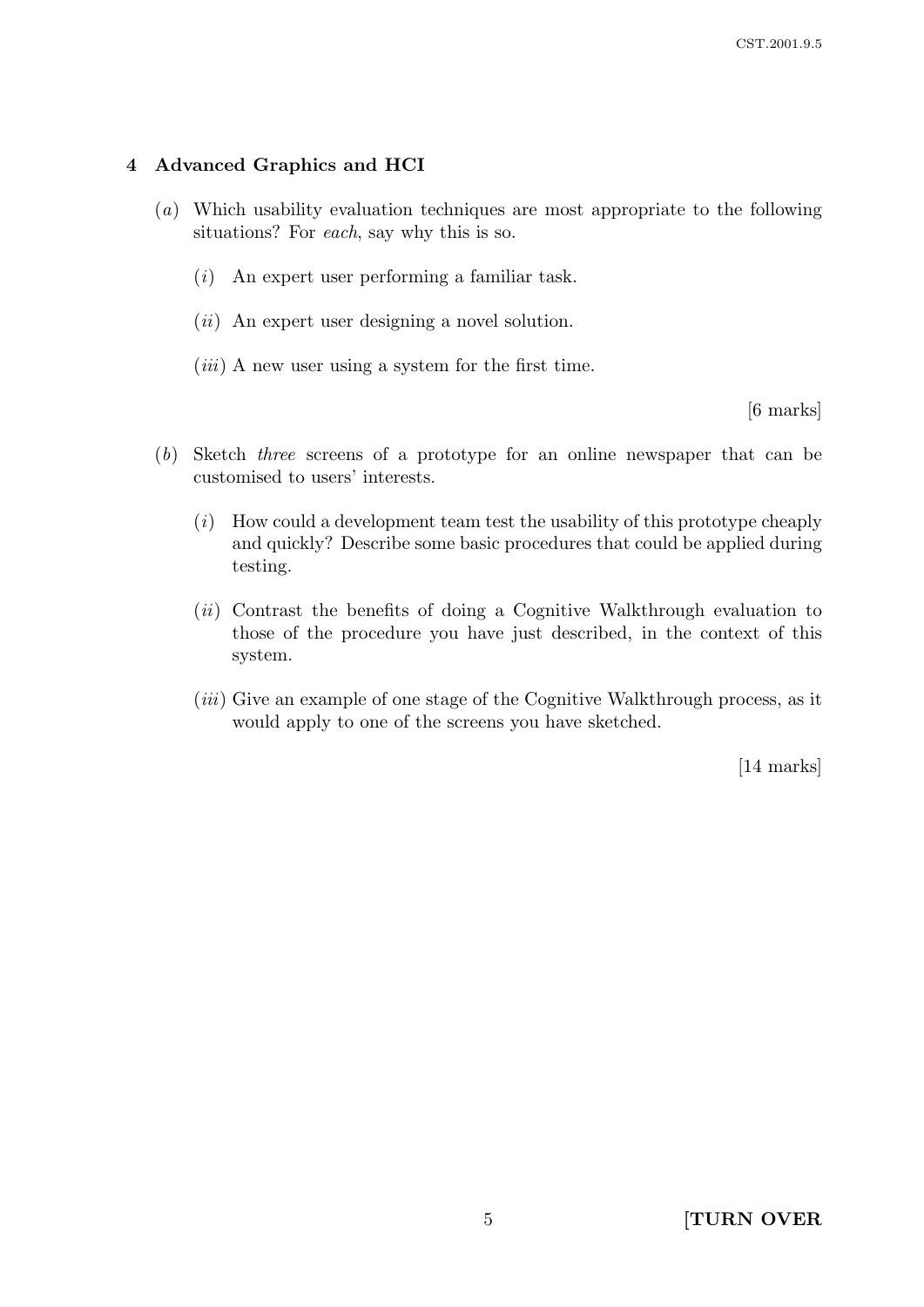### 5 Business Studies

- (a) What is meant by the terms supply curve and demand curve, and what is significant about the point where they cross? [5 marks]
- (b) What is meant by the terms cost curve and break-even point? Draw a diagram to show the relation between them and the demand curve. How would you attempt to establish a demand curve in practice? [5 marks]
- (c) The cost and demand schedules for a particular product are given in the following table. What price should the manufacturer set? [5 marks]

| Volume, $k$    | Unit Cost | Unit Price |
|----------------|-----------|------------|
| 1              | 11.8      | 19         |
| $\overline{2}$ | 11.6      | 18         |
| 3              | 11.4      | 17         |
| $\overline{4}$ | 11.2      | 16         |
| 5              | 11.0      | 15         |
| 6              | 10.8      | 14         |
| 7              | 10.6      | 13         |
| 8              | 10.4      | 12         |
| 9              | 10.2      | 11         |
| 10             | 10.0      | 10         |

 $(d)$  Discuss the economic impact of the advent of the Internet. [5 marks]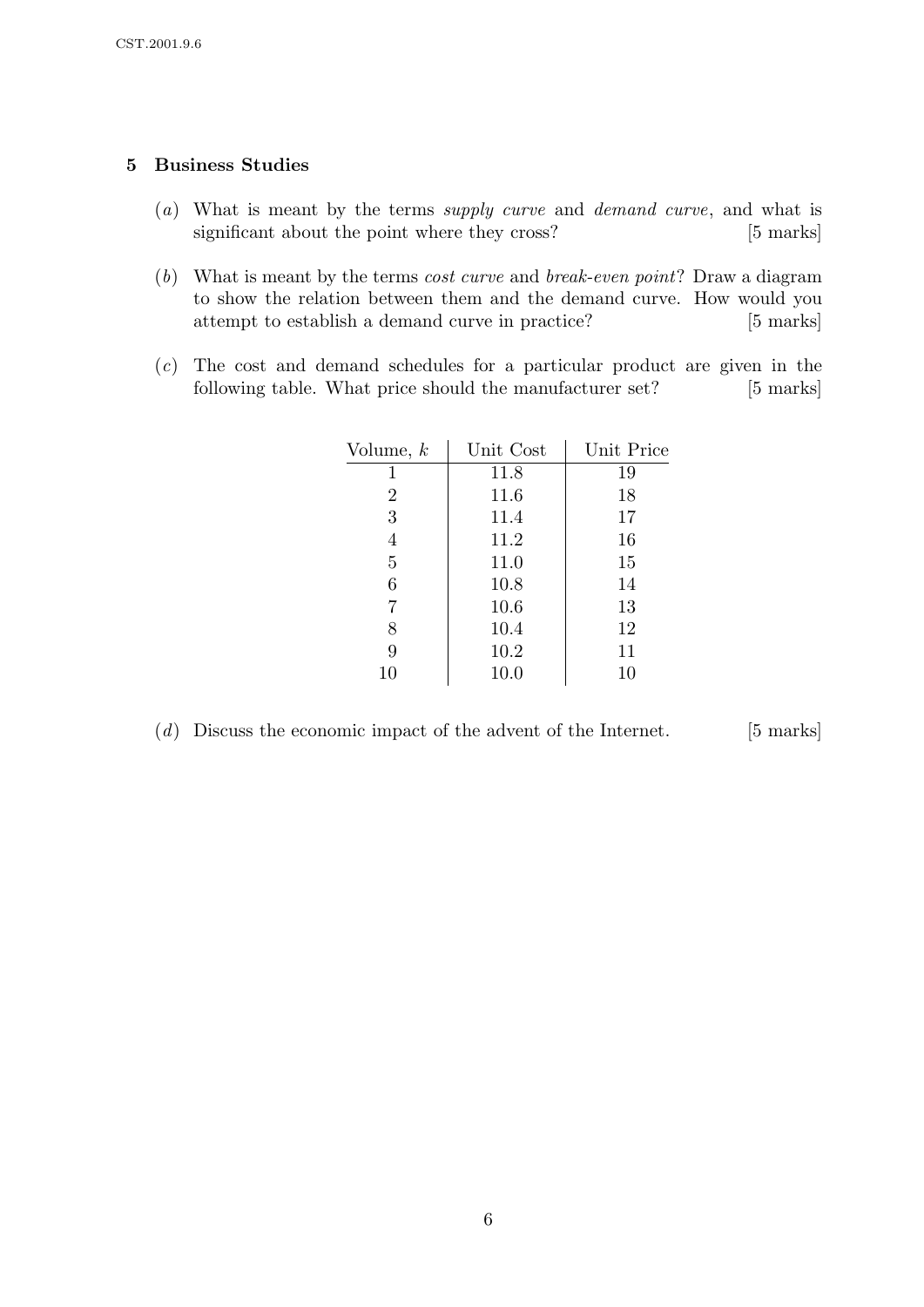### 6 Types

(a) Define the typing relation of the polymorphic lambda calculus (PLC).

[5 marks]

(b) For each of the following PLC typing judgements, state whether or not there is a type  $\tau$  that makes the judgement provable. Justify your answer in each case.

$$
(i) \quad \vdash \lambda x : \forall \alpha(\alpha)(\Lambda \beta(x \beta)) : \tau \tag{3 marks}
$$

$$
(ii) \ \vdash \Lambda \alpha(\lambda x : \alpha(\Lambda \beta(x \beta))) : \tau \tag{3 marks}
$$

$$
(iii) \vdash \lambda x : \tau(\Lambda \alpha(x(\alpha \to \alpha)(x \alpha))) : \tau \to \forall \beta(\beta) \tag{3 marks}
$$

$$
(iv) \vdash \lambda x : \tau(\Lambda \alpha(x(\alpha \to \alpha)(x \alpha))) : \tau \to \forall \alpha(\alpha \to \alpha) \tag{3 marks}
$$

$$
(v) \ \ \vdash \Lambda \alpha(\lambda x : \tau(x(\alpha \to \alpha)(x \alpha))) : \forall \alpha(\alpha \to \alpha) \tag{3 marks}
$$

### 7 Optimising Compilers

- (a) Sketch an algorithm for instruction scheduling. Be careful to specify the nature of your initial and final data-structures; also give the worst-case running time of the algorithm and a program which causes this worst-case running time to be achieved. [10 marks]
- (b) Explain the conflicts between register allocation, common sub-expression elimination and instruction scheduling on a machine where register usage should be minimised (for example to reduce procedure entry save/restore code). [5 marks]
- (c) Describe Static Single Assignment (SSA) form and explain how it can help to produce better results in both compilation and decompilation. [5 marks]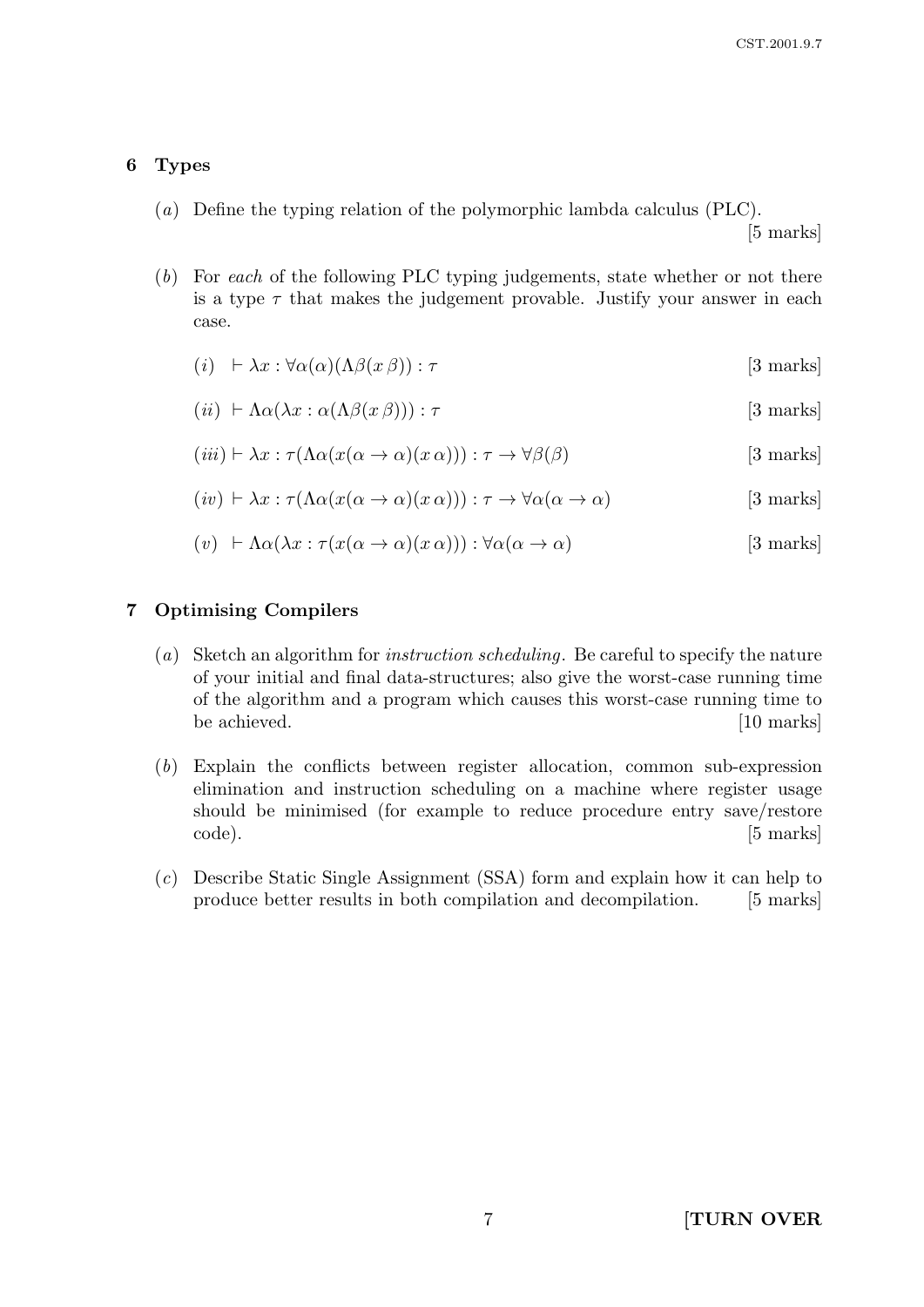### 8 Artificial Intelligence

- (a) Why does search in game-playing programs always proceed forward from the current position rather than backward from the goal? [5 marks]
- (b) Most game-playing programs do not save search results from one move to the next. Instead, they usually start completely afresh whenever it is the machine's turn to move. Why? [5 marks]
- (c) Consider the following game tree, and assume that the first player is the maximising player:



- (i) Which move should the first player choose?  $[3 \text{ marks}]$
- $(ii)$  Assuming that nodes are searched left-to-right using the alpha-beta algorithm, which nodes would not be examined? [7 marks]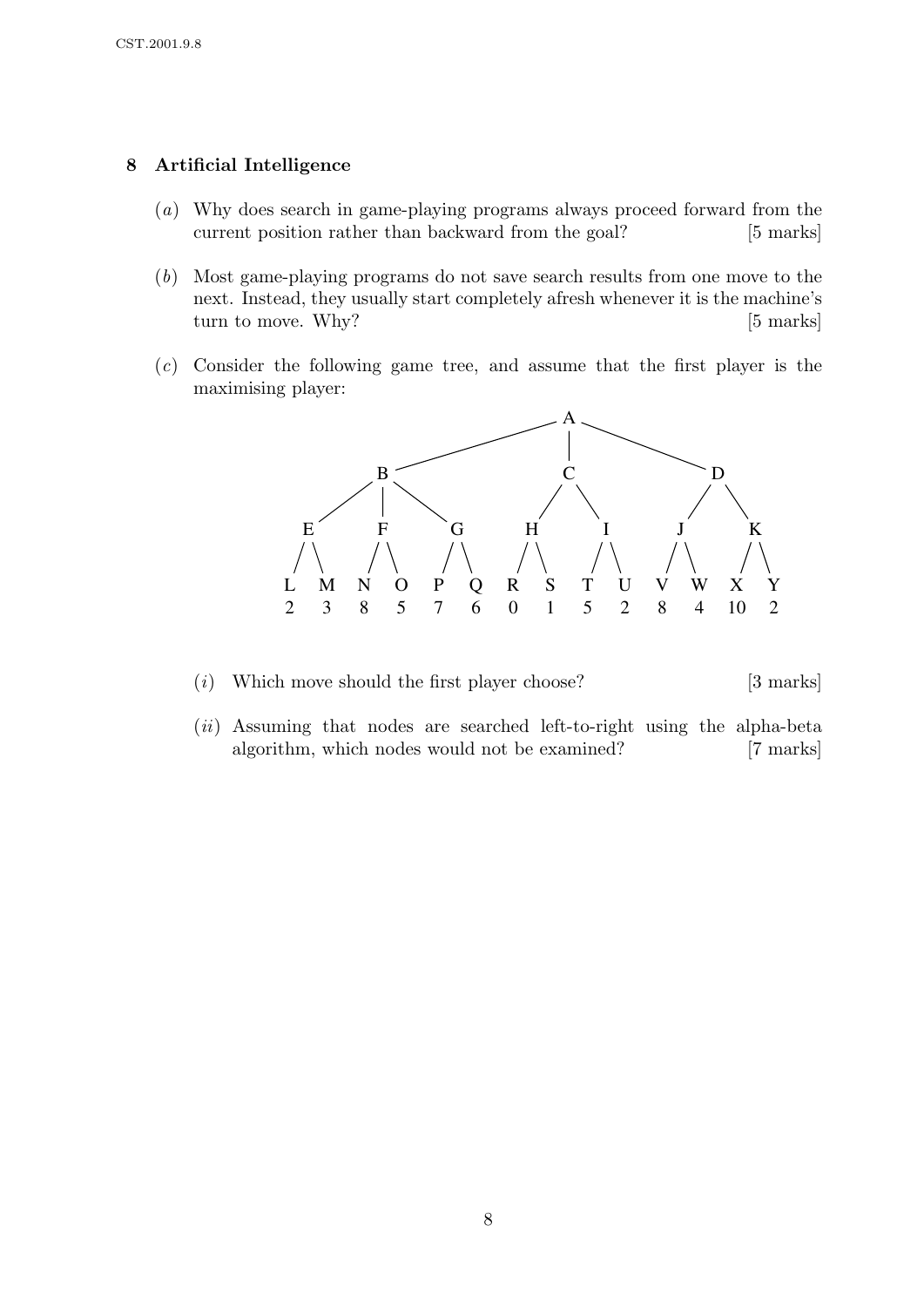#### 9 Neural Computing

- $(a)$  (i) Many classes of artificial neural networks learn from data by forming a lower dimensional parametric representation, or mapping, that resembles the process of curve-fitting. Explain this idea in reference to least-squares error minimisation or statistical regression. [4 marks]
	- (*ii*) Explain why increasing the complexity of a model may cause a neural network's error in the training phase to become smaller and smaller, but its generalisation in the validation phase to become worse and worse. How would you expect the optimal complexity of a neural network model to depend on the amount of data? [6 marks]
- (b) Answer each of the following short questions:
	- (i) What is the approximate capacitance of nerve cell membrane, in microFarads per  $\text{cm}^2$ , and what functional parameters of neural activity are determined by this? [2 marks]
	- (ii) Approximately what range of voltages does a nerve cell membrane move through during the course of generating a neural impulse, and what determines this range? [2 marks]
	- $(iii)$  What is the rôle of positive feedback in nerve impulse generation? [2 marks]
	- (iv) From which organ does the retina develop embryologically, and to what cells elsewhere in the body are the retinal photoreceptors most closely related? [2 marks]
	- (v) What causes the refractory deadtime of about 1 msec after each nerve impulse, and what is its consequence? [2 marks]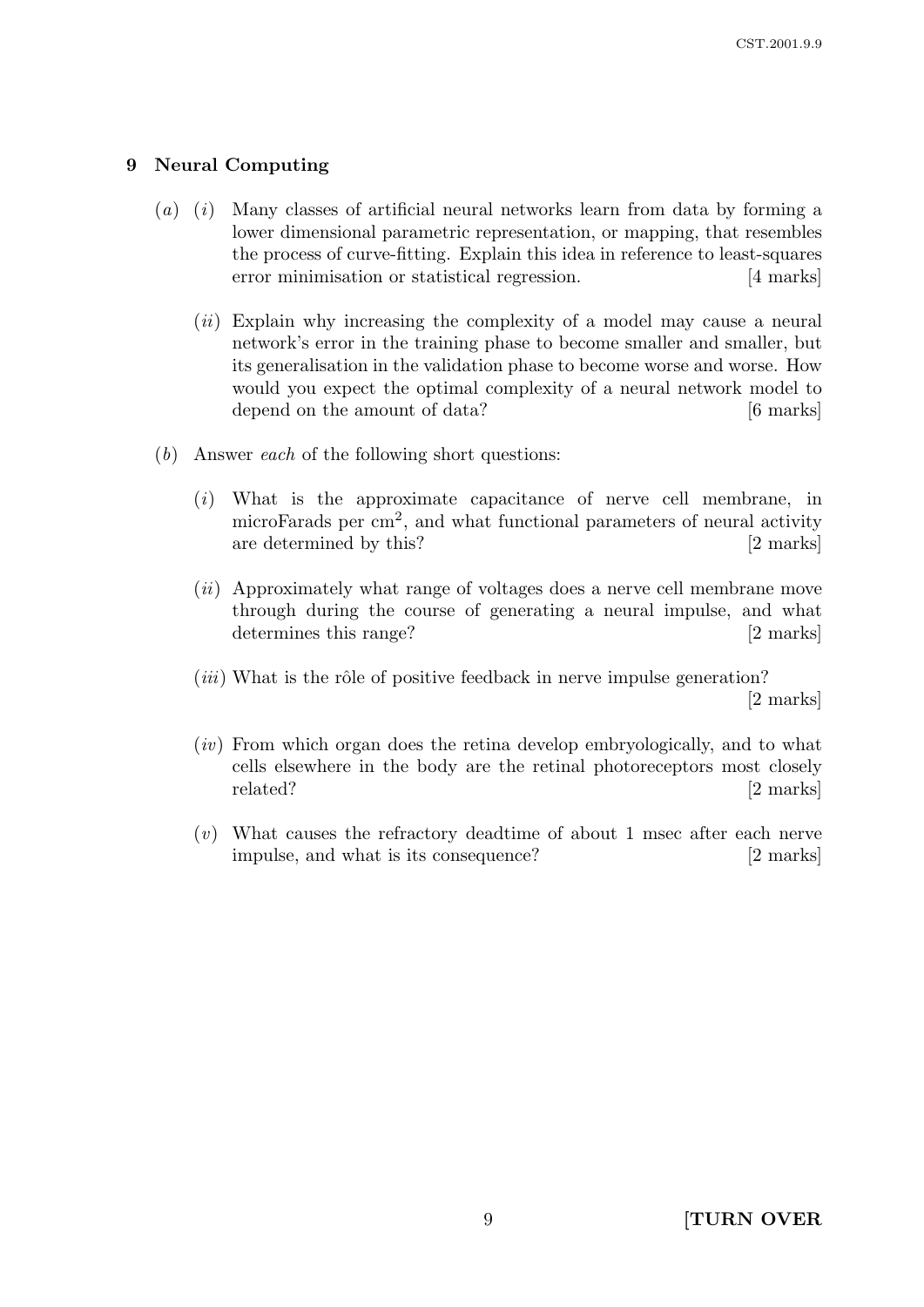### 10 Information Theory and Coding

(a) (i) Construct an efficient, uniquely decodable binary code, having the prefix property and having the shortest possible average code length per symbol, for an alphabet whose five letters appear with these probabilities:

| Letter  | Probability |
|---------|-------------|
| A       | 1/2         |
| B       | 1/4         |
| $\rm C$ | 1/8         |
| $\Box$  | 1/16        |
| F,      | 1/16        |

[4 marks]

- (*ii*) How do you know that your code has the shortest possible average code length per symbol? [2 marks]
- $(b)$  (i) For a string of data of length N bits, what is the upper bound for its Minimal Description Length, and why? [2 marks]
	- (ii) Comment on how, or whether, you can know that you have truly determined the Minimal Description Length for a set of data. [2 marks]
- (c) Suppose you have sampled a strictly bandlimited signal at regular intervals more frequent than the Nyquist rate; or suppose you have identified all of the zero-crossings of a bandpass signal whose total bandwidth is less than one octave. In either of these situations, provide some intuition for why you now also have knowledge about exactly what the signal must be doing at all points between these observed points. [3 marks]
- $(d)$  (i) Explain how autocorrelation can remove noise from a signal that is buried in noise, producing a clean version of the signal. For what kinds of signals, and for what kinds of noise, will this work best, and why? What class of signals will be completely unaffected by this operation except that the added noise has been removed? Begin your answer by writing down the autocorrelation integral that defines the autocorrelation of a signal  $f(x)$ . [5 marks]
	- (*ii*) Some sources of noise are additive (the noise is just superimposed onto the signal), but other sources of noise are multiplicative in their effect on the signal. For which type would the autocorrelation clean-up strategy be more effective, and why? [2 marks]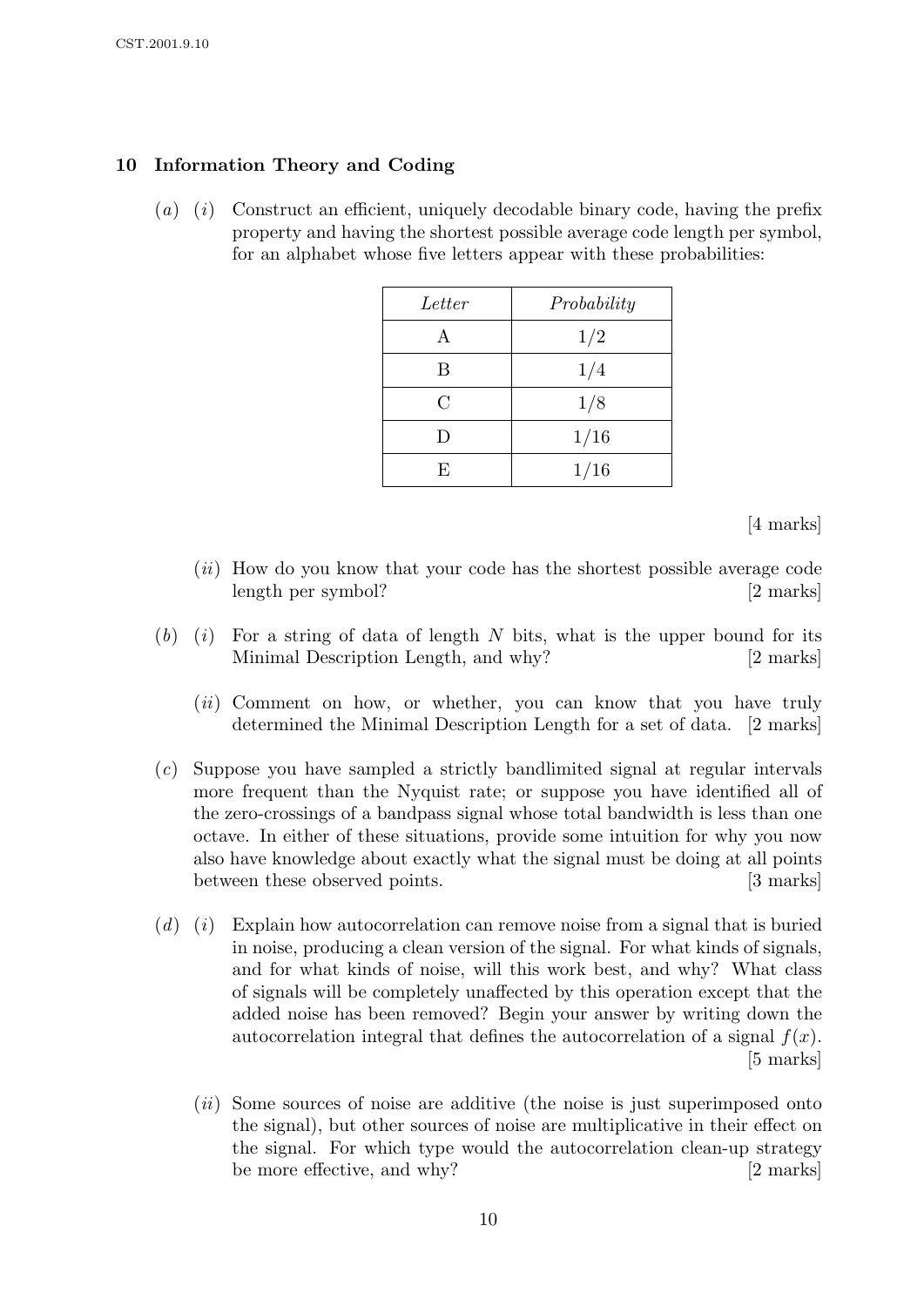#### 11 Numerical Analysis II

(a) Taylor's theorem states that if  $x \in [a, b]$  and  $f \in C^{N+1}[a, b]$ 

$$
f(x) = T_N(a) + \frac{1}{N!} \int_a^x f^{(N+1)}(t) (x - t)^N dt
$$

where

$$
T_N(a) = f(a) + (x - a)f'(a) + \frac{(x - a)^2}{2!}f''(a) + \dots + \frac{(x - a)^N}{N!}f^{(N)}(a).
$$

Prove Taylor's theorem. [6 marks]

(b) Peano's theorem states that if a quadrature rule integrates polynomials of degree N exactly over an interval  $[a, b]$  then the error in integrating  $f \in C^{N+1}[a, b]$  can be expressed as

$$
E(f) = \int_a^b f^{(N+1)}(t)K(t) dt
$$

where

$$
K(t) = \frac{1}{N!} E_x[(x - t)_+^N].
$$

Explain the notation  $E(f)$ ,  $E_x$  and  $(x-t)_+^N$ 

- (c) Use Taylor's theorem to prove Peano's theorem. [8 marks]
- (d) Under what additional condition may the simplified formula

$$
E(f) = \frac{f^{(N+1)}(\xi)}{(N+1)!} E(x^{N+1})
$$

be applied? [2 marks]

 $[4$  marks]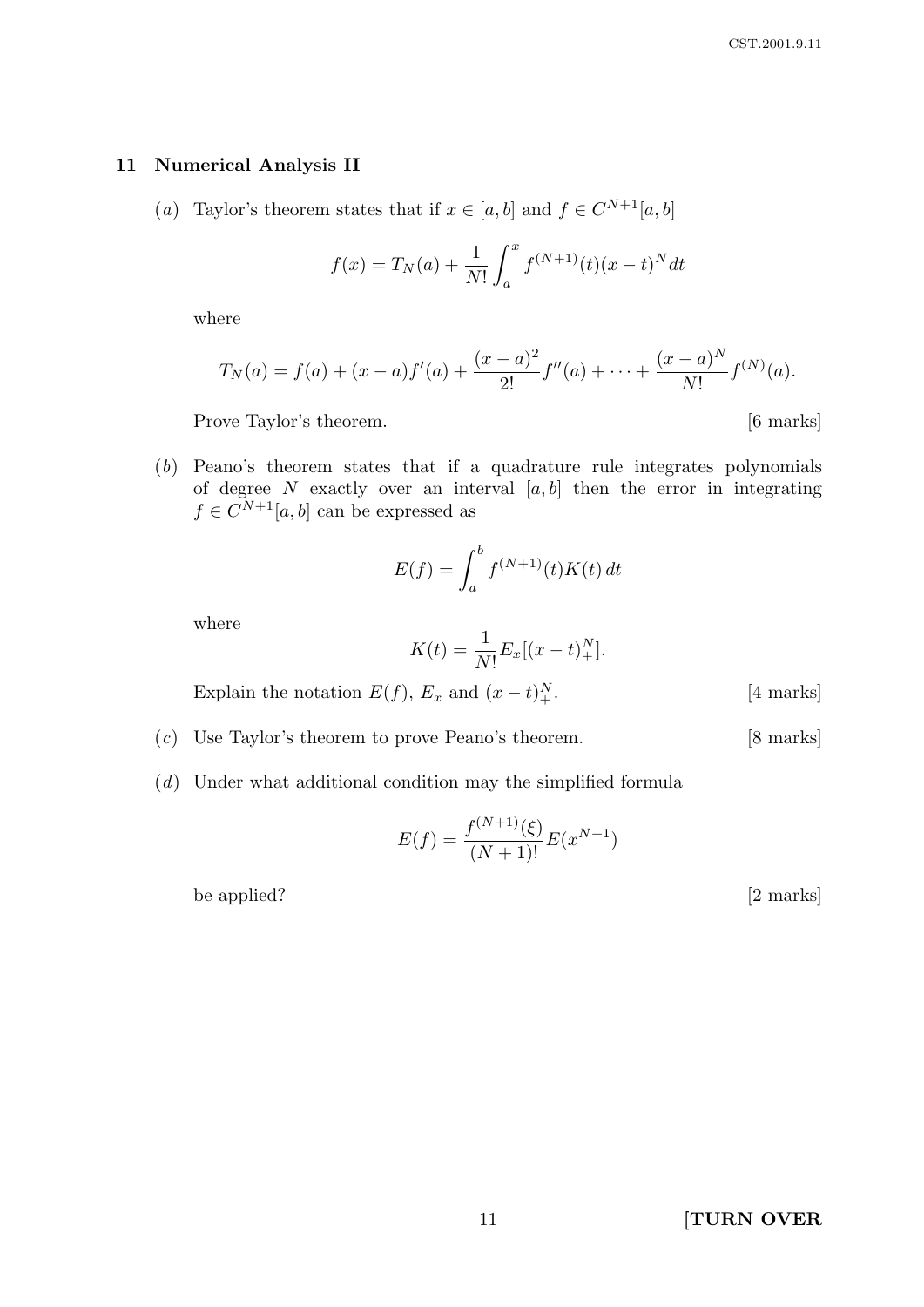### 12 Specification and Verification II

Suppose definitions of  $D1(a, r, p, q)$ ,  $D2(q, b, r, s)$  and  $D3(p, s, c)$  are given.

(a) Using  $\exists$  and  $\wedge$  write down a definition of a predicate D such that  $D(a, b, c)$ defines the relation between  $a, b$  and  $c$  when  $D1, D2$  and  $D3$  are connected as in the following diagram. [4 marks]



Suppose now that D1, D2 and D3 are defined in terms of functions  $f_1$ ,  $f_2$ ,  $f_3$ ,  $f_4$ and  $f_5$  by

 $D1(a, r, p, q) = (p = f_1 a r) \wedge (q = f_2 a)$  $D2(q, b, r, s) = (r = f_3 q b) \land (s = f_4 q b)$  $D3(p, s, c) = (c = f_5 p s)$ 

- (b) Write down an equation expressing c in terms of a and b. [4 marks]
- (c) Show the logical steps needed to derive the equation from the definition of  $D.$  [12 marks]

#### 13 Computer Vision

Give *three* examples of problems in computer vision which are formally ill-posed. In each case explain how one or more of Hadamard's criteria for well-posed problems has failed to be satisfied. Illustrate how addition of ancillary constraints or assumptions, even metaphysical assumptions about how the world behaves, enable one to convert the ill-posed problem into a well-posed problem. Finally, discuss how the use of Bayesian priors can perform this function.

[20 marks]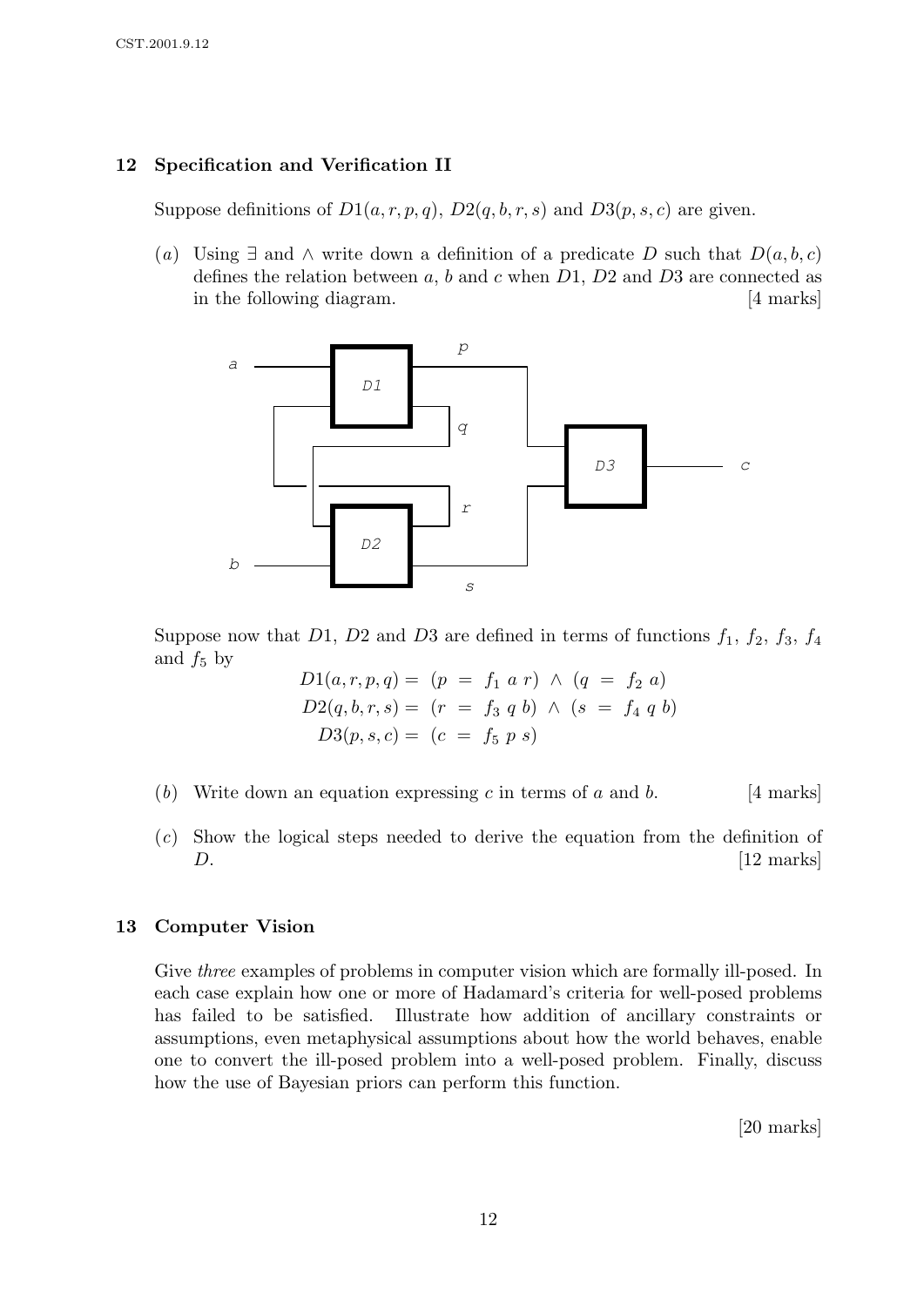#### 14 Natural Language Processing

"Kim ran up a hill by the steepest path. Sandy had egged her on."

This narrative exemplifies some problems for natural language processing systems.

- (a) Identify these problems. [6 marks]
- (b) Describe the stages of analysis that would be required to interpret the narrative. [6 marks]
- (c) Evaluate how successful each stage is likely to be. [8 marks]